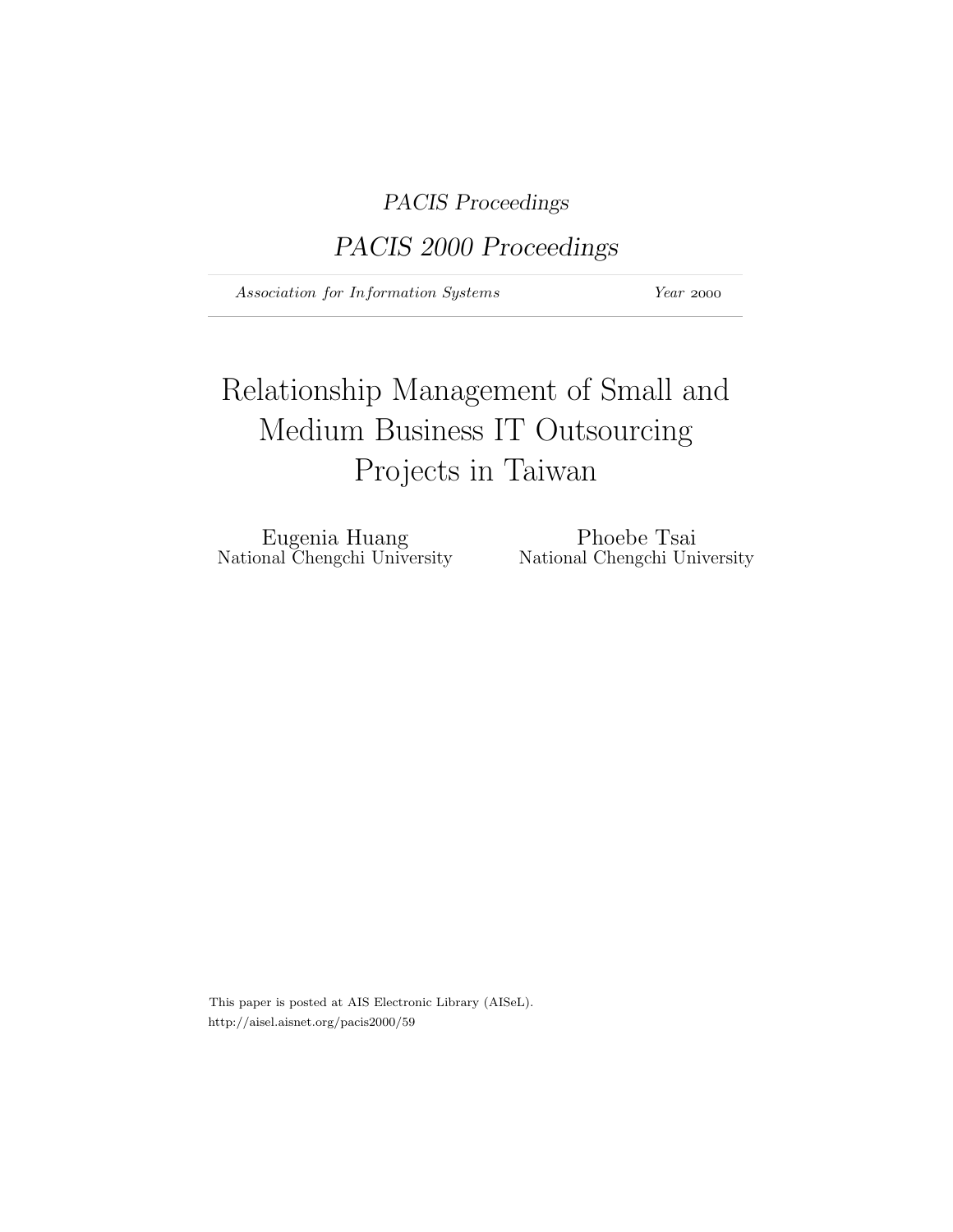# **Relationship Management of Small and Medium Business IT Outsourcing Projects in Taiwan**

Eugenia Y. K Huang, Phoebe H. Y. Tsai Department of MIS National Chengchi University, Taiwan, R. O. C.

#### **Abstract**

Information system outsourcing has been practiced for years before the famous outsourcing decision of Eastman Kodak made public in 1989. The scale of the Kodak outsourcing project attracted the attention of both business managers and academic researchers. Outsourcing may bring many advantages to businesses, yet, without proper management it is equally likely to do harms. Up until now the focus of most research work has been on the so-called IT outsourcing "strategies" - whether to outsource and what to outsource, while the focus of this paper is on the relationship management. In Taiwan, most businesses are small and medium; large enterprises are few. Thus, for a long time, the academic sector in Taiwan has been wondering whether the outsourcing experience and the principles of large enterprises appeared in the literature do apply to the small and medium businesses. By conducting interviews with eight small and medium businesses based on the conceptual model derived from literature review, an analysis of in-depth case studies is reported to convey the practice of relationship management in small and medium businesses in Taiwan. In many areas of Asia, like in Taiwan, small and medium businesses constitute the economic foundation. Thus the research findings in this paper are of particular importance in Asia.

**Keyword:** IT outsourcing, relationship management.

#### 1. Introduction

Outsourcing is not a new concept; it has been adopted in many fields. Take Nike for instance: Nike outsources 100% of its shoe production, and manufactures only key technical components of its "Nike Air" system, so that it can devote most of its resource to core functions, namely, product design (Quinn and Hilmer, 1994). Since outsourcing is often justified by inadequacy of internal resources or efficiency of labor division, it is applicable in many settings; for example, business may outsource its security control to professional security companies and avoid the cost of training and managing security personnel. More than half of the large international enterprises have outsourced their IT-related activities since 1950's. However, the outsourcing contract signed by Eastman Kodak in 1989 dazed the public due to the great amount of money at stake, the scale of the project, and the size of Kodak. From then on, US firms were enlightened to take a serious look at IT outsourcing and ponder on its feasibility in their organizations.

Firms can benefit from IT outsourcing strategically, financially, and technologically. For example, the fixed cost can be changed into variable cost, the firm can devote itself to core functions, and it can have better access to the latest IT technology. Nevertheless, these firms also run the risk of losing control over the systems and facing increased expenditure charged by the outsourcers. However, IT outsourcing is a process instead of an event; it spans the entire process from decision-making until the delivery of the services. Each phase of the spectrum in this process requires full attention and keen discretion. It is unwise to work only on a specific phase and leave the rest virtually unmanaged.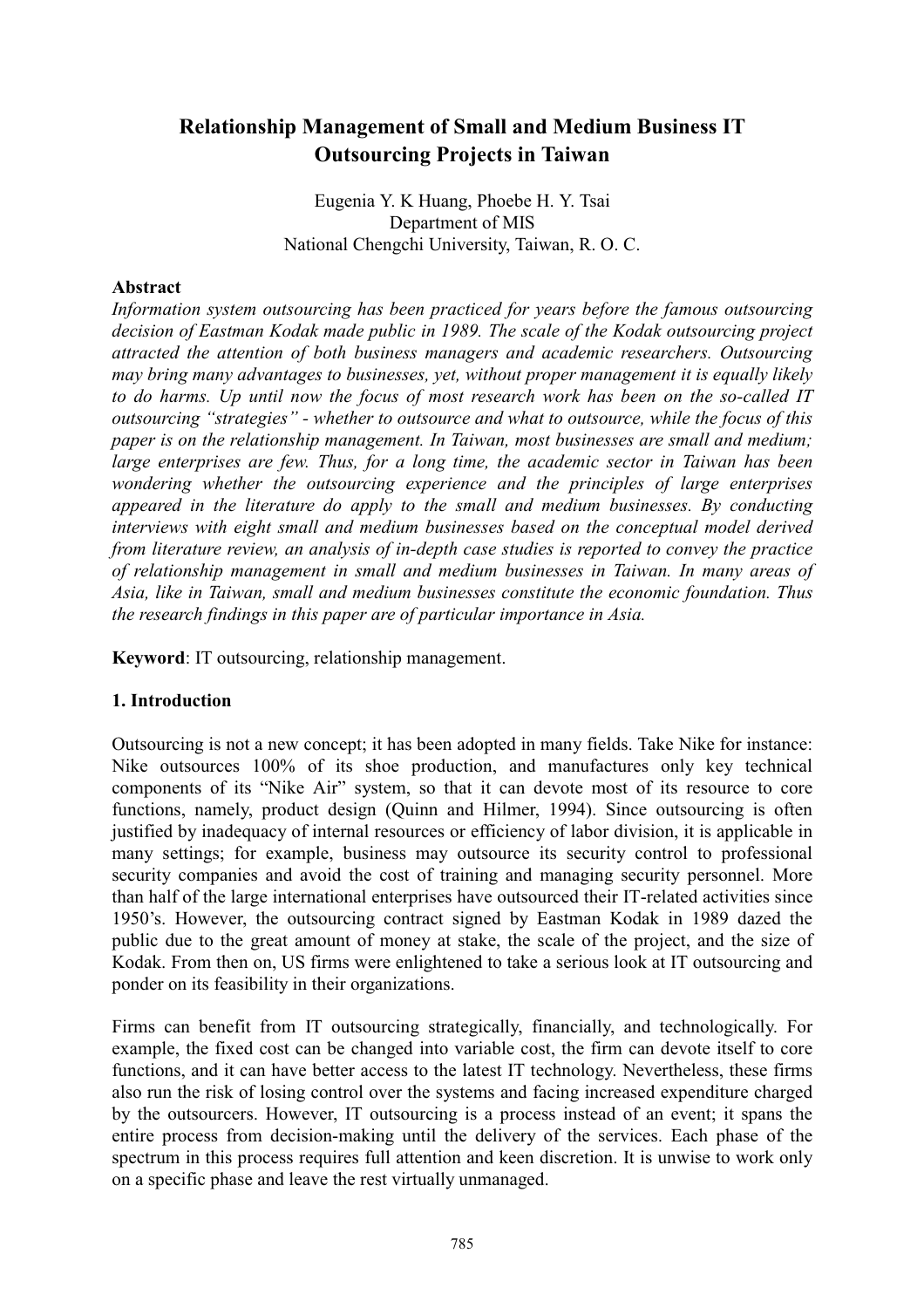The business practices in Taiwan are dramatically different from that in the U.S. The sheer size difference of small and medium versus large is the main factor that contributes to the departure of practices. Even the definition of "large" in Taiwan is by no means the same. Thus, the concepts derived from the literature based on U. S. studies must be modified and adapted in order to be applicable in Taiwan. The management model for small and medium enterprises in Taiwan should be based on the actual outsourcing experience of local companies. The aim of this paper is to establish such a model.

### 2. Literature review

2.1 Make or buy: It is said that the decision of IT outsourcing should take into account the extent the firm relies on information systems and the strategic importance of R&D (research and development) in the firm (McFarlan et al., 1995). A strategic grid is then built to help managers in the whether-or-not decision making. As for which part of the infrastructure should be outsourced, every firm will have a unique case to analyze. However, researchers have observed that total outsourcing rarely turned out to be a good choice. Recent literature reported that the companies which chose total outsourcing are mostly in trouble with their outsourcing projects now (Lacity et al., 1998). Various problems surface: there are conflicts between business strategy and IT strategy due to poor communication, costs of systems are higher than market price, and the outsourcer does not bring forth the latest technology as promised in the contract, etc. What is worse is that the cost of switching to another outsourcer is usually quite high. Therefore, it is suggested that a firm adopt selective outsourcing rather than total outsourcing, according to each IT activity's strategic value and whether the activity is operationally critical (Lacity et al., 1996).

2.2 Outsourcer selection: Huang & Chou (Huang, 1998) conducted a comprehensive literature review to come up with a list of outsourcer selection criteria, and developed a mathematical model for firms to customize the list according to the characteristics of the firm, the project, and the IT function being outsourced. Though in the paper, the model was fitted using the data collected in Taiwan, the theoretical aspect of the modeling is applicable in other business environment.

2.3 Contract negotiation: Lacity and Hirschheim (1993) hold that a sound contract is the prerequisite to a successful outsourcing relationship. All outsourcing expectations are realized by signing a carefully scrutinized contract. Unlike their clients, outsourcers are typically the expert in negotiation and familiar with outsourcing terms. So, a robust contract is the key mechanism to offset the outsourcer's advantage. It also facilitates a balanced outsourcing relationship. Beside, it is suggested that the customers hire technical and legal experts to represent their interests. The items that should be included in an ideal contract are listed in Table 1.

2.4 Project management: It is unrealistic to assume that IT problems will disappear once an outsourcing deal is closed. Some managers have a misconception that the event signifies the moment of transferring the responsibility of managing an outsourcing project to their IT personnel; in effect, they just delegate the duty, which means they still have to manage the project (Leibs, 1998). Obvious as it may sound, it is pointed out that only 44% of IT outsourcing clients hold monthly performance reviews (James, 1997). Yuval (1996) suggests that firms make good use of the deliveries of each stage in the System Development Life Cycle to monitor the progress of the project.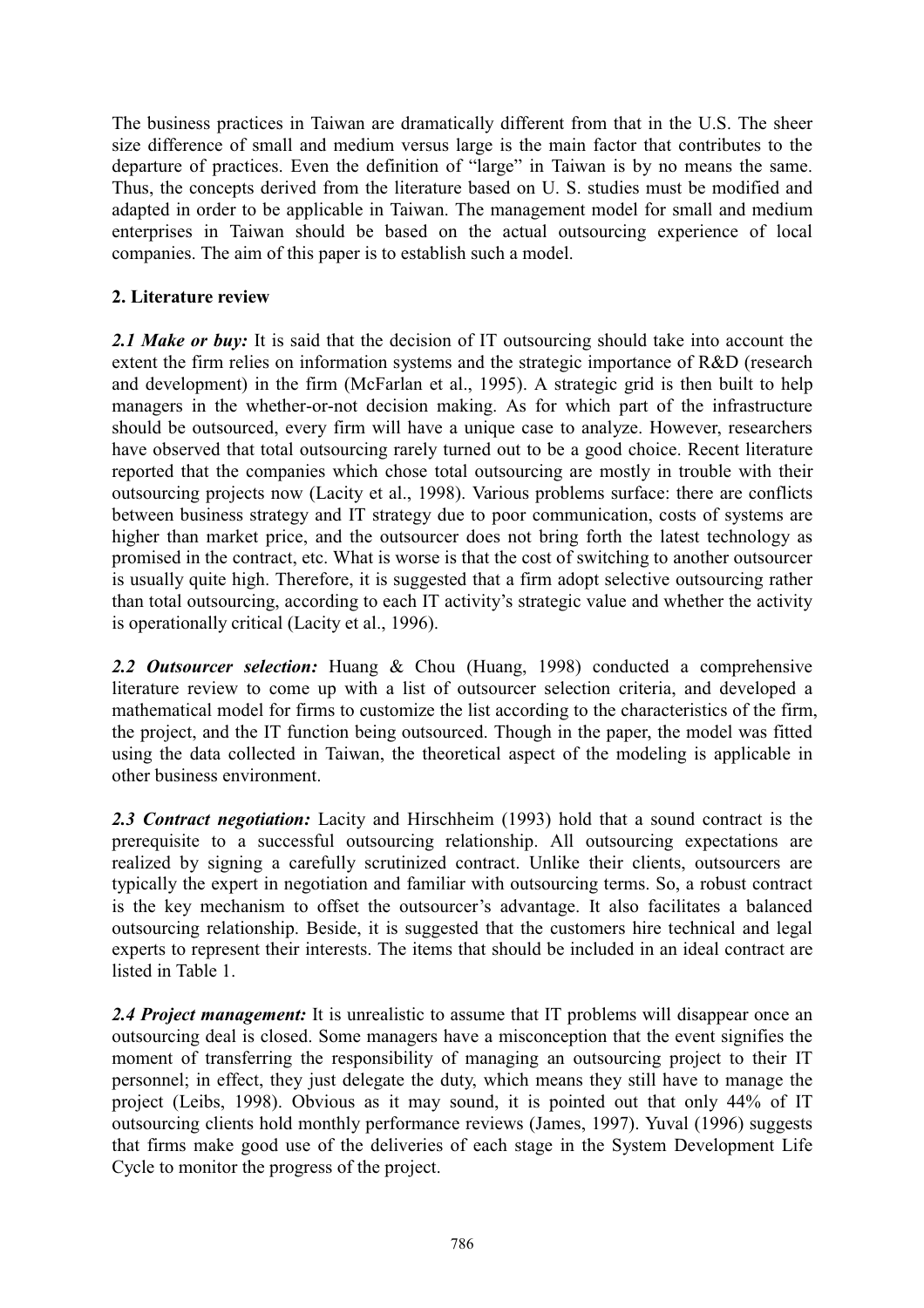2.5 Relationship management: Research result indicates a strong need for firms to go much further than a transient client/vender association in order to attain strategic, economic, and technological benefits offered by IT outsourcing (Applegate et al., 1999). Scarbrough (1995) mentioned three strategies for knowledge-based transactions, namely, the blackbox, the hostage, and the prisoner strategies. In a blackbox approach, the technical knowledge is black-boxed; there are concerns of possible dependency on the supplier. In a hostage approach, something of value to the giver but not to the receiver is taken in the receiver's custody to achieve mutual dependency. The focus of the prisoner strategy is to form a long-term relationship among the employer and the employees to retain skilled IT resource within the firm. Usually this is done through a tactic of forcing a developer to learn specific skills that can not be easily transferred to other projects. Scarbrough's concept can be applied to the relationship between the firm and the outsourcer. When the project involves the outsourcer's investment on asset-specific skills, a continuous relationship is reinforced. This is because it is hard for the outsourcer to transfer these specific skills to other projects, and hence the investment would become sunk cost if the relationship ends. This exit barrier for the outsourcer helps assure a long-term relationship. Henderson developed an action plan to establish and sustain partnership among functional departments and IT department. In this paper, Henderson's action plan is adjusted, and adapted in a firm/outsourcer relationship.

#### 3. Conceptual model and methodology

The three strategies proposed by Scarbrough in 1995 reflect an important element in a relationship, i.e., dependency. The approaches explicitly define three possible conditions of a dependency. In a black-box relationship, the firm depends on the outsourcer, but not the other way around; in a hostage relationship, they exchange something and become mutually dependent; in a prisoner relationship, the outsourcer invests specific assets or efforts to serve the firm, and therefore is locked-in and dependent on the firm. In the research process, a tentative model generated from literature review was first formed. However, after interviewing with the eight businesses, it is revealed that when the firm and the outsourcer both have plenty of alternatives and do not especially care about retaining a long-term relationship, an interesting relationship not mentioned by Scarbrough is present, namely, the absence of dependency. This form of relationship is termed "stand-by" in our paper. Based on the above reasoning, Scarbrough's proposition is modified to include the situation when a dependency is in absence. However, stand-by is a consequence of having many alternatives, and the number of alternatives can be directly translated from a relatively unspecialized project. Following this logic, when the number of qualified outsourcer is down to one, the project is considered as highly specialized: if the number of qualified outsourcer is limited but not to the extent of scarcity, the project is considered as relatively specialized; if there are many options in selecting an outsourcer, the project is relatively unspecialized. The property of the project may have the first-hand influence on the relationship between the firm and the outsourcer. However, the resultant relationship may vary according to the presence or absence of proper relationship management Figure 1 shows a conceptual model incorporating both the concepts summarized from literature reviews and the above new observations from field interviews.

While the research of IT outsourcing in Taiwan is still in the early stage with a focus on the strategy, this research attempts to explore a new facet of outsourcing. In essence, this paper addresses two questions: What role does the dependency between the firm and the outsourcer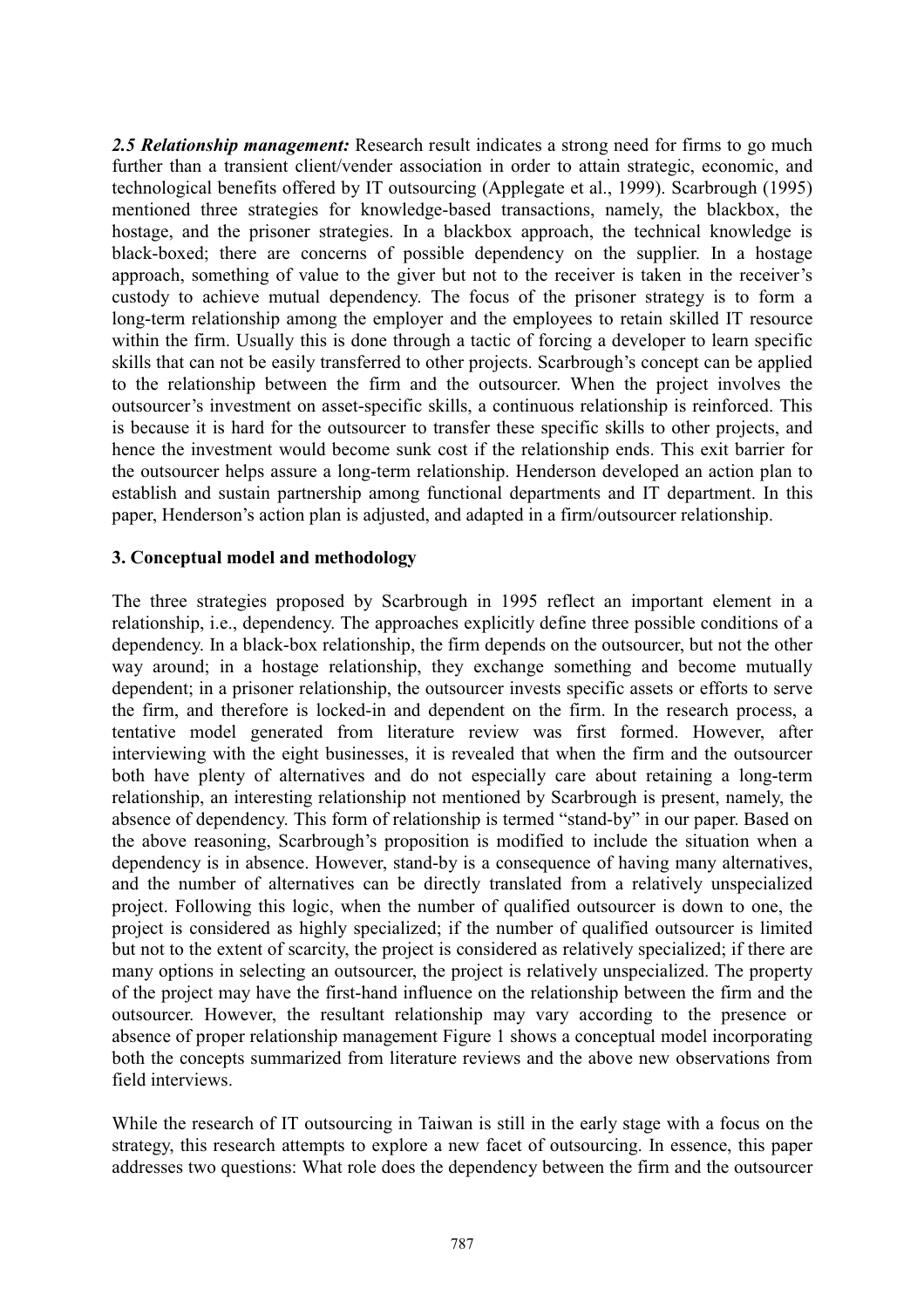play in the relationship building? Are there management measures that small and medium firms can use to counterbalance the potential inequality in bargaining power? To answer these questions, an in-depth case study is conducted, in which we interviewed the project managers of eight small and medium businesses in Taiwan. Four of them are in the list of "Consulting" Plan for Computerization in Small and Medium Businesses" furnished by Information Service Industry Association of R.O.C., and the other four are identified through convenience sampling. Among them, the scale of Firm B is considerably larger than the rest of the firms interviewed; therefore it serves as the controlled case to investigate if the scale of a firm can solely determine the performance. For conciseness, complete descriptions are not presented in this paper. However, all details of the eight firms interviewed are tabulated in Tables 3-1, 3-2, and 3-3. Also, important details of each case are included in the explanation following each proposition.

#### **4. Propositions**

Figure 2 is the visualization of the sorting path of the eight cases. As shown in Tables 3-2 and 3-3, the properties of the outsourced projects of Firms B. E and G are relatively specialized. It is observed that Firms B and E have conducted comprehensive relationship management (compared with the rest), while Firm G has not put in much effort on relationship management. The outsourcing relationships of Firms B, E and their outsourcers are classified as hostage, and the outcome is satisfactory. In contrast, the relationship between Firm G and its outsourcer is of a blackbox. The outsourced projects of Firms A, D, and H are relatively unspecialized; without relationship management, a stand-by relationship is formed, and the outcome is mediocre. The properties of the outsourced projects of Firms C and F are highly specialized, and the two firms did not practice relationship management. The outcomes of their projects are both unsatisfactory. Six propositions are derived from the analysis of these eight cases.

4.1 Proposition 1: When the relationship management covers tight contract negotiation, action plans to establish and sustain partnership, and project management, a firm can receive satisfactory output of the outsourcing project.

As shown in Table 3-2 and 3-3, it is apparent that Firm B and Firm E are the only two businesses that attend to relationship management all the way from contract negotiation to project management. They are also the only two whose output of outsourcing project is satisfactory. Compared with them, other firms have neither a tight contract nor action plans to establish and sustain partnership. With the exception of Firm B and Firm E, few of the firms spend time on project management when the project is relatively specialized.

4.2 Proposition 2: When the project is highly specialized, because there are few qualified and willing outsourcers, it is not easy to change the relationship through management techniques. Under the circumstance, the relationship is classified as blackbox, and the output of the outsourcing project is unsatisfactory.

According to the definition, the projects having few options in selecting an outsourcer are classified as highly specialized. Thus, there is usually only one, or at best two, qualified outsourcers in the market. Since the firm does not have much choice, it must rely on the specific outsourcer to offer the outsourcing service. Apparently, the firm is entirely dependent on the outsourcer, and there is nothing the firm can do to counterbalance the outsourcer's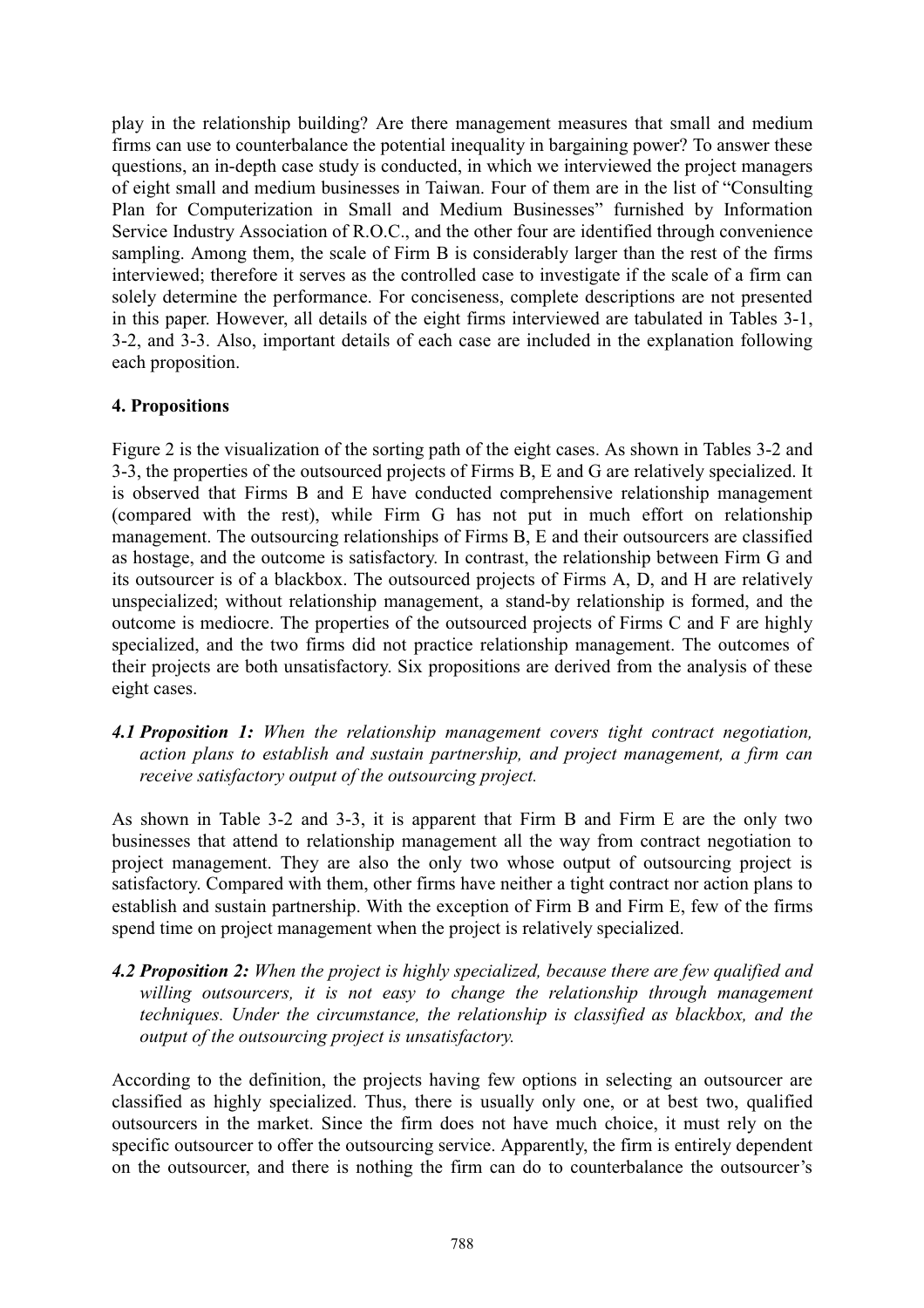preponderance. Once the contract is terminated, the firm will face severe difficulties in maintaining the system, because all the know-how is blackboxed. Therefore, the relationship between the firm and the outsourcer is a blackbox. The cases of Firm C and Firm F support this proposition. The goods incoming, sales, and inventory systems of Firm C were developed with an old programming language. As the whole world is overwhelmed by Windows operating system, Firm C's systems are becoming obsolete. What is worse is that the original in-house designer quit, and Firm C had to look for an outsourcer to maintain the systems, or the daily operations would be interrupted. Finally, Firm C found the one and only one qualified outsourcer to maintain the systems. Since it was the only one available in Taiwan. Firm C had no choice but to work with the outsourcer. To enhance the motivation. Firm C had to offer a very handsome reward. Since Firm C has to make every effort to retain the outsourcer, apparently, Firm C is in an awkward position and can not manage the outsourcer effectively. Firm F is located in the suburbs of a small city, and there is only one qualified outsourcer in that area. Like Firm C, Firm F has little power over the outsourcer and no awareness of the danger it faces. These two cases demonstrate the blackbox relationship.

#### 4.3 Proposition 3: When the project is relatively specialized, if it is properly managed, the relationship between the firm and the outsourcer is classified as hostage, and the output of the outsourcing project is satisfactory.

As shown in Table 3-1, the outsourcing projects of Firm B's and Firm E's are relatively specialized; this means the two projects are specialized, but not to the extent that qualified outsourcers are scarce. They have been prudent with the contract negotiation in the early phase, and they take practical actions to start and sustain partnership with their outsourcers. During the project development, they hold weekly reviews with the outsourcers to make sure every thing is on schedule or spot potential problems before they become a real disaster. The relationship between Firm B and its outsourcer may be the function of both Firm B's scale and the successful relationship management of IT outsourcing. Firm B uses its own scale to counterbalance the power of outsourcer; if the outsourcer breaks the promise or try to play on words, the outsourcer's reputation is at stake. On the other hand, Firm E is definitely a small business, yet it successfully shifts the imbalance with the outsourcer by relationship management. Because of the good relationship between the firm and the outsourcer, the representative of the firm can always find the outsourcer's key person whenever needed. The partnership is tightened as time goes by, and the outsourcer's engineers are cooperative and proactive when the firm asks them to tune the systems. Therefore, the output of the outsourcing projects of Firm B and Firm E are satisfactory.

#### 4.4 Proposition 4: When the project is relatively specialized, if it is not properly managed, the relationship between the firm and the contract is classified as blackbox, and the output is unsatisfactory.

Compared with Firm B and Firm E stated in Proposition 3, the relationship management by Firm G is relatively loose and lax. The content and the targets of the project were dramatically changed without renewing the contract. There were no actions to establish partnership with the outsourcer, and there were no reviews to identify the true reason of delayed schedule: the outsourcer alone was not capable of carrying out the project. All Firm G did was waiting patiently for the outsourcer to demonstrate the systems. After the schedule was too lagged behind to conceal the problem, the outsourcer suggested that Firm G find another software company to help finishing the software coding. Firm G had no choice but to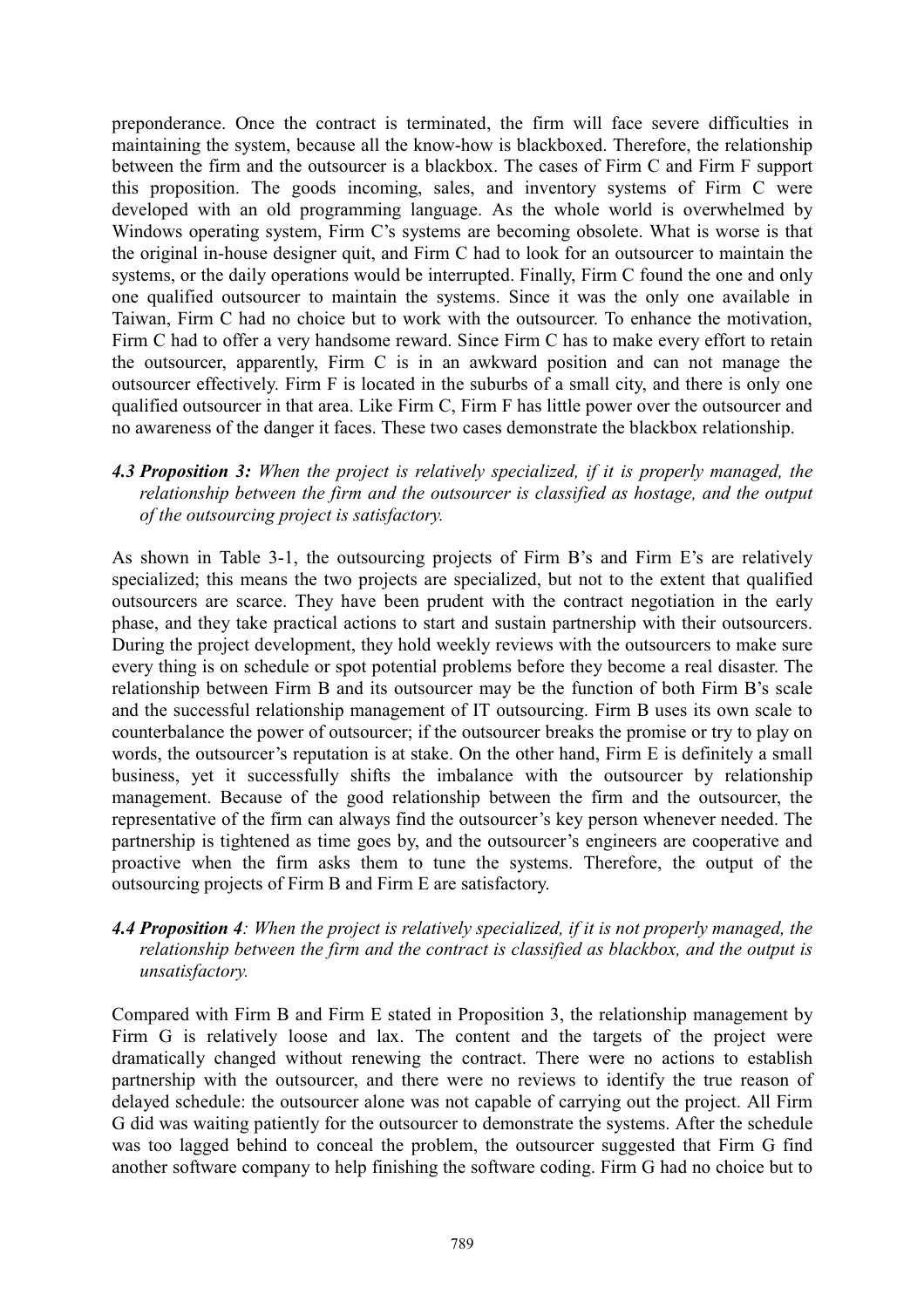accept this suggestion. Since Firm G has not been involved in the system development, it will have to completely rely on the outsourcer to maintain and upgrade the system in the future. Thus, the relationship between Firm G and its outsourcer is classified as blackbox. Though the project is still on-going, you can almost predict the output to be far from satisfactory as compared with Firm B and Firm E's. The schedule is already seriously delayed, the technical level of the second software company is unknown, and the coordination between the original outsourcer and the second outsourcer may not be efficient and effective, making the cost rocket.

#### 4.5 Proposition 5: When the project is relatively unspecialized, because both the firm and the outsourcer have many alternatives in the market, the relationship between them is classified as stand-by, and the output is mediocre.

Because the property of the outsourcing project is relatively unspecialized, there are definitely many qualified outsourcers in the market. The services Firm A needed were hardware acquisition, software installation and maintenance, and an accounting software package; Firm D purchased a goods incoming, sales, and inventory system package; Firm H outsources its hardware and network maintenance. These products and service are quite basic; compared with other cases, it is relatively easy for Firms A, D, and H to find a suitable outsourcer. Also, if the outsourcer does not perform to the firm's satisfaction, it is relatively easy to find another outsourcer without incurring considerable switching cost. When the project is relatively unspecialized, it is likely to find another outsourcer who offers better service and charges less. However, an outsourcer may also have many potential customers in the market. Losing one ordinary customer does not create a great impact. But on the other hand, the outsourcer is definitely aware that they also have many competitors, and the cost of acquiring a new customer is certainly higher than retaining a loyal one. The relationship between the firm and the outsourcer is classified as stand-by. Although none of Firms A, D, or H practice relationship management, nothing goes wrong in these outsourcing projects. The reason could be that the outsourcers would not want to lose customers. Even though there is no evidence of relationship management, the outsourcer does not deviate from the contract terms. Nevertheless, without good relationship like in the cases of Firm B and Firm E, the outsourcers is likely to simply perform everything required in the contract, and nothing extra. The outsourcer does not have a clear motivation to perform its best. Therefore, the output is only mediocre rather than satisfactory.

#### 4.6 Proposition 6: The reasons of a blackbox relationship are that the project is highly specialized or that the relatively specialized project is not properly managed.

According to Propositions 2 and 4, a blackbox relationship between the firm and the outsourcer is due to one of the following two reasons: (1) The project is so highly specialized that the firm simply can not practice relationship management adequately. (2) The project is relatively specialized and the relationship management is poor.

#### 5. Conclusion

Among the eight cases, Firm B and Firm E took on similar tasks in the relationship management, which suggests that these tasks are feasible for small and medium businesses and are effective in relationship building (see Table 3-2 and 3-3). Though considered quite small in size, out of all eight firms, Firm E applied the most management techniques during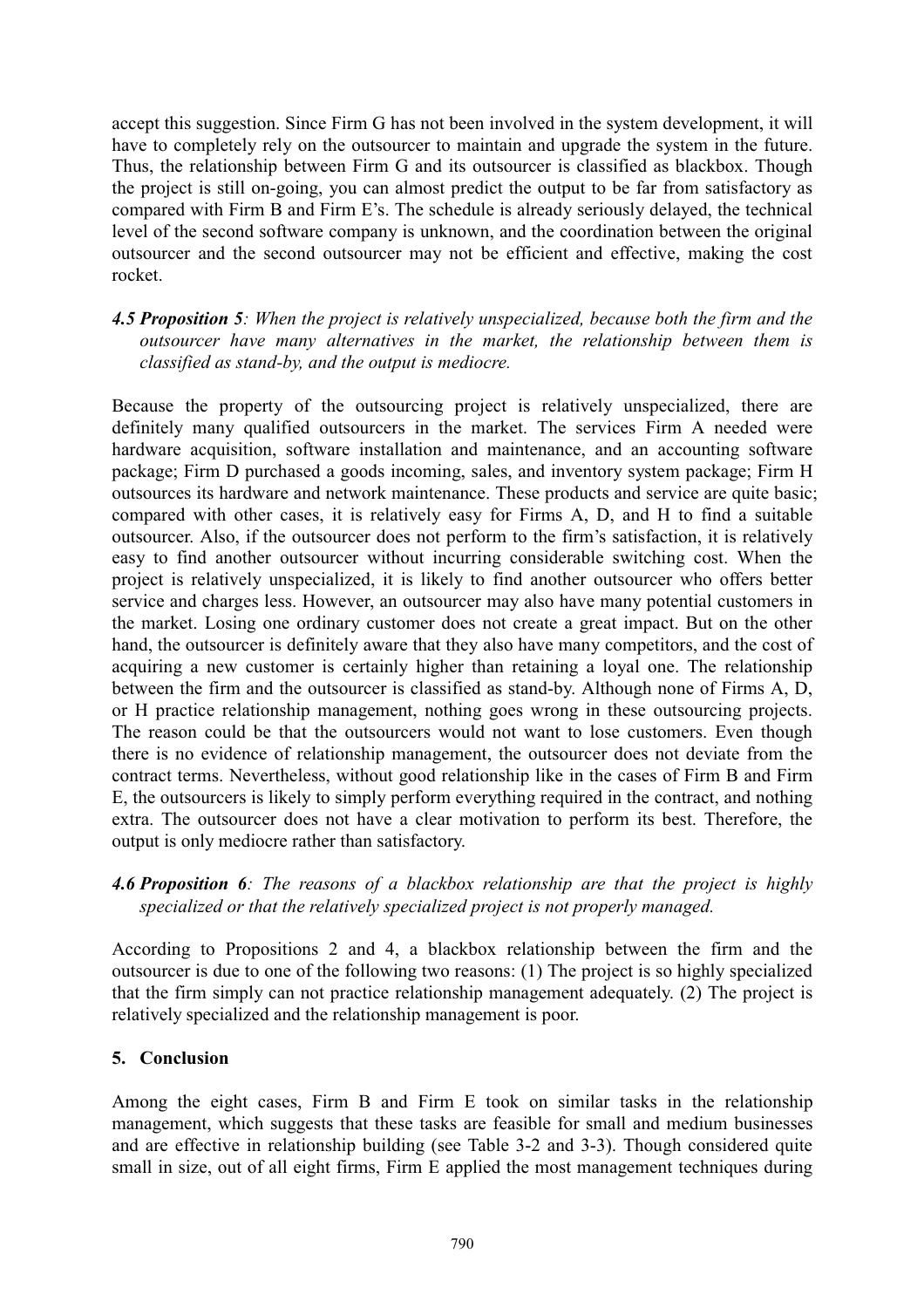the outsourcing period. In comparison, Firm B, the largest in our samples, did not even work on "general and social education" (Table 3-2). Therefore, how seriously a firm took on relationship management is not tied to its size. Whatever Firm E has achieved is achievable by other small and medium businesses in Taiwan. For those small and medium businesses that would like to jump on the outsourcing bandwagon, it is crucial to assess how much they depend exclusively on the outsourcer. If there is only one qualified and willing outsourcer in Taiwan, this could be a warning sign that the IT infrastructure of the firm is obsolete and in need of an upgrade, since the required service is out of the mainstream of IT development. If the firm does not take a quick action to remedy the problem, the required service will only get even harder to come by. Although physical proximity is desirable when choosing an outsourcer, if there is only one qualified and willing outsourcer available in the local area while there exist more options in other cities, an immediate task is to find out which costs less: the cost of being locked in by one single local outsourcer, or the cost of a more challenging coordination when collaborating with a physically distant outsourcer. When the outsourcing project is relatively specialized, the relationship management may determine the performance of the project. Relationship is a subtle and dynamic matter; if the firm sustains a good relationship with its outsourcer, the outsourcer will not only abide by the contract, but also do its best in tasks that are not spelled out in the contract to achieve a higher degree of customer satisfaction. Hence, if the firm would adopt the techniques suggested in the Henderson's paper to start building a partnership with the outsourcer, the output of the project is very likely to be, at least, satisfactory. On the contrary, without relationship management from start to finish during the entire outsourcing life cycle, the project will have a slim chance to succeed. Once a project is out of control, one should not expect to get it back in shape, because every stage is tied to the previous one. For those firms whose outsourcing project is relatively unspecialized, relationship management is not of obvious importance because the outsourcer would be somewhat self-demanding due to the fact that the project is relatively unspecialized, and the firm can easily switch to another outsourcer which offers better service and charges less. Since the bargaining powers on both sides are about equal, the outsourcer would at least carry out the terms in the contract. However, there is a considerable difference between abiding by the contract only and making efforts to do its best. No firms can be absolutely sure that the contract is not missing any details; there are always small tasks that are not explicitly described in the contract. Therefore, a project being relatively unspecialized does not give a firm justifiable reason to spare a relationship management effort. Though in this paper we have not identified cases that support a proposition that if a project is relatively unspecialized, a firm will receive satisfactory result with effective relationship management, it is expected that a proper relationship management will certainly enhance the chance of having a successful project. In addition, even a sharp market competition does not guarantee that all outsourcers will be conscientious enough to be self-managed. Consequently, when a project is relatively unspecialized, relationship management should still be emphasized.

As a final remark, we would like to point out that In this research, there are two hidden variables, *i.e.* culture (western versus eastern) and size (large versus small and medium), as the title implies. However, the samples can not be categorized to four separate groups which adequately represent all combinations of two variables. Therefore, a direct causes-effect relationship can not be established based on the causes of both culture and size. That is to say, when an effect is observed, one can not have a concrete conclusion that the effect is caused by culture or size. For future studies, the rich findings in this paper may support the worthiness to conduct a more extensive case study which covers cases of different cultures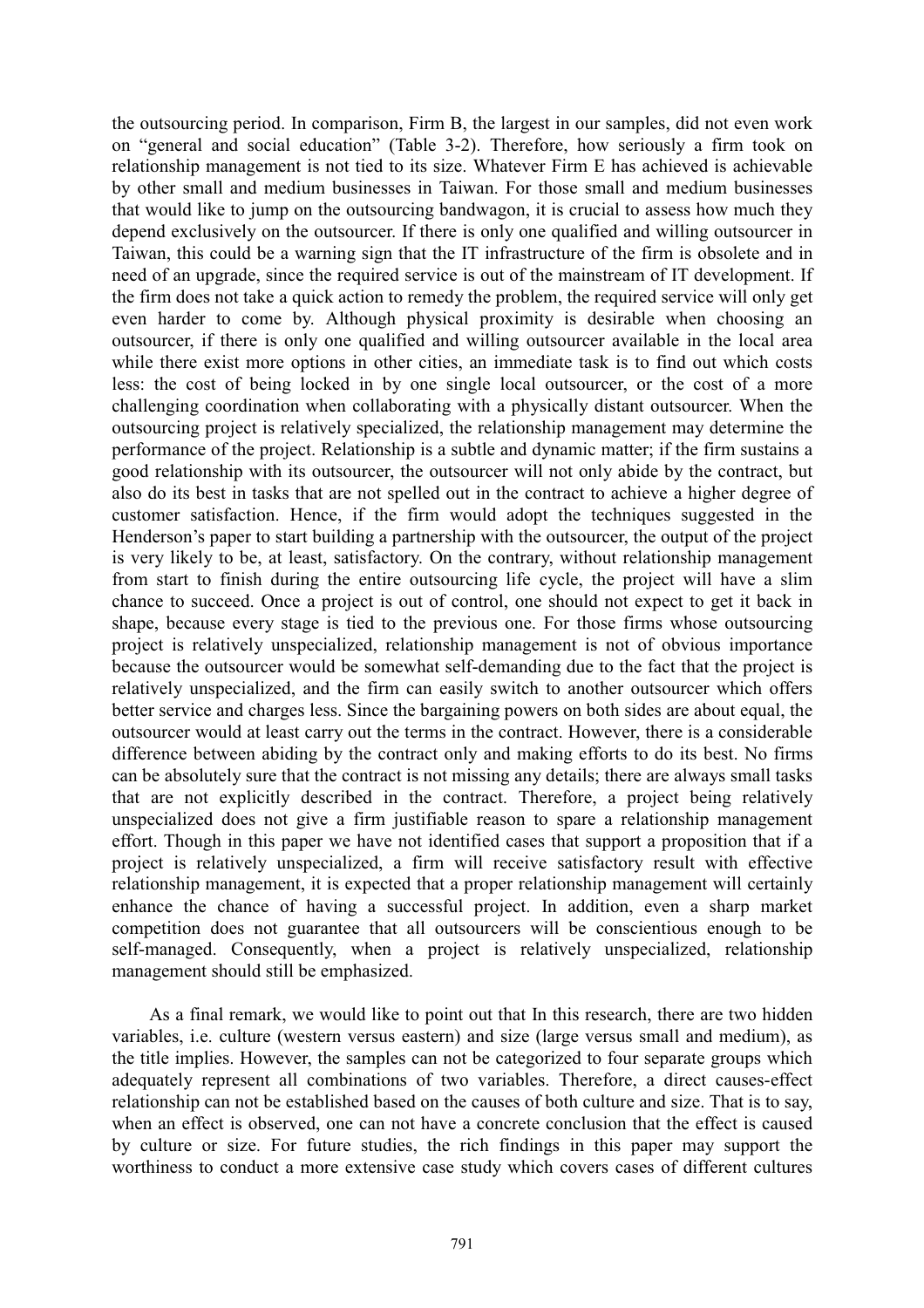and sizes. Though western cases are not represented in this research, we do observed some culture differences in relationship management. To the small and medium businesses in Taiwan, some of the management techniques generated from the outsourcing experience of the large companies in the western simply are not practical or economical. For example, none of the eight firms conducted benchmarking, nor do they feel a necessity to make incentive system part of the contract as suggested in the literature.

#### **Reference**

Applegate, L. M., McFarlan, F. W., McKenney, J. L., Corporate Information Systems Management: Text and Cases, Irwin McGraw-Hill, 1999.

Huang, E. Y. K. and Chou, M. C., "Constructing an IT Outsourcer Selection Model for IT Outsourcing Projects," Second Asia Pacific Decision Science Annual Meeting, June 1998.

Henderson, J. C., "Plugging into strategic partnerships: the critical IS connection," Sloan Management Review, Spring 1990, pp. 7-18.

James, G., "Tapping the scales your way," Datamation, Nov. 1997, pp. 48-53.

Lacity, M. C., Willcocks, L. P., "An empirical investigation of information technology sourcing practices: lessons from experience," MIS Quarterly, Sept. 1998, pp. 363-403.

Lacity, M. C., Willcocks, L. P., and Feeny, D. F., "The value of selective IT sourcing." Sloan Management Review, Spring 1996, pp. 13-25.

Lacity M. C. and Hirschheim, R., "The information systems outsourcing bandwagon," Sloan management Review, Fall, 1993, pp. 73-86.

Leibs, S., "Outsourcing's no cure-all," *Industry Week*, April 6, 1998, pp. 20, 22, 24, 26, 28.

Ouinn, J. B. and Hilmer, F. G., "Strategic outsourcing," Sloan Management Review, Summer 1994, pp. 43-55.

Scarbrough, H., "Blackboxes, hostages and prisoners," Organization Studies (16:6), pp. 991-1019.

Tyler, G., "Information technology - the take away version," Management Services, Jan. 1998, pp. 28-30.

Whang, S., "Contracting for software development," Management Science (38:3), March 1992, pp. 307-323.

Yuval, A., "The matrix approach to information system development," Computers in Industry  $(28:3)$ , June 1996, pp. 257-263.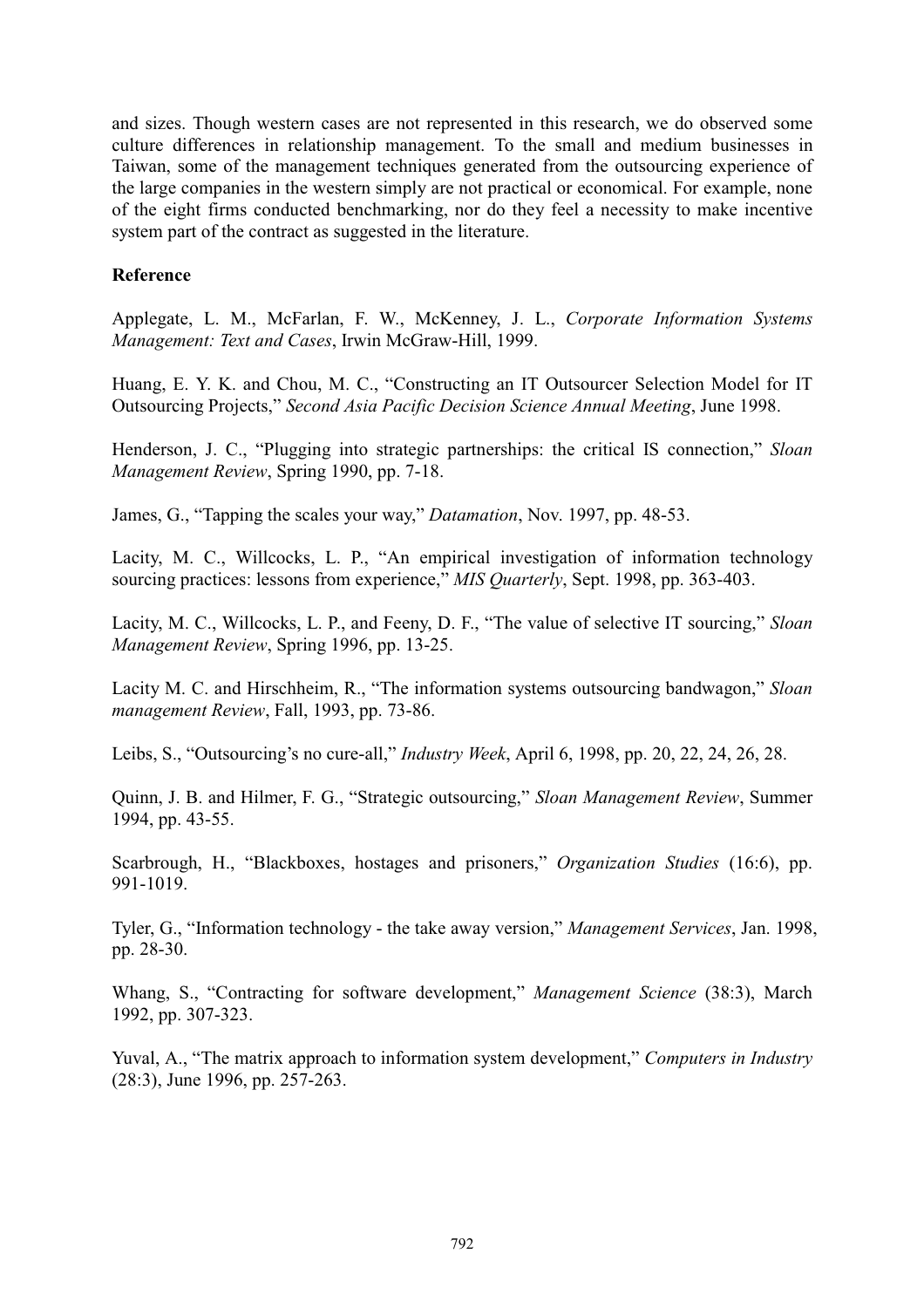|                          |                                                                           | Whang,  | Lacity et al. | Tyler,  |
|--------------------------|---------------------------------------------------------------------------|---------|---------------|---------|
|                          |                                                                           | 1992    | 1993          | 1998    |
| Product                  | Production to be delivered                                                | $\star$ | $\star$       |         |
| definition               | Services to be rendered                                                   |         | $\star$       |         |
|                          | Performance measurement                                                   | $\star$ | $\star$       | $\star$ |
|                          | Growth rate                                                               |         | $\star$       |         |
|                          | Delivery conditions                                                       | $\star$ | $\star$       |         |
| Intellectual<br>property | License<br>the<br>software<br>to<br>its<br>and<br>side-products           | $\star$ |               | $\star$ |
| protection               | Patent protection                                                         | $\star$ |               |         |
|                          | Ownership of copyright to the source code<br>and supporting documentation | $\star$ |               |         |
|                          | Rights to modify and enhance the software                                 | $\star$ |               |         |
|                          | Protection of<br>trade<br>secrets<br>and<br>confidentiality               | $\star$ |               |         |
| Payment                  | Items covered in the contract fee                                         | $\star$ | $\star$       | $\star$ |
|                          | Payment schedule                                                          | $\star$ |               |         |
|                          | Penalty for nonperformance                                                | $\star$ | $\star$       | $\star$ |
| Exit                     | Outsourcer assistance to transfer duty to a                               |         | $\star$       | $\star$ |
| arrangement              | new outsourcer                                                            |         |               |         |

Table 1. Suggested Components in a Tight Contract

## Table 2. Actions to Establish and Sustain Partnership

| <b>Education</b>               | <b>Effective Use of Teams</b>             |  |  |  |  |
|--------------------------------|-------------------------------------------|--|--|--|--|
| Skills transfer and training   | Create social networks                    |  |  |  |  |
| General education              | Create stability                          |  |  |  |  |
| Social or cultural education   |                                           |  |  |  |  |
| <b>Joint Planning</b>          | <b>Multilevel Human Resource Strategy</b> |  |  |  |  |
| Mutual benefits negotiation    | Actions address all levels                |  |  |  |  |
| <b>Measurement and Control</b> | Select and assign key personnel           |  |  |  |  |
| Compatible incentive systems   | <b>Technology</b>                         |  |  |  |  |
| Effective benchmarking         | Use IT to facilitate communication        |  |  |  |  |
| Provision of operational and   | Use IT to increase the effectiveness      |  |  |  |  |
| performance data               | and efficiency of teamwork                |  |  |  |  |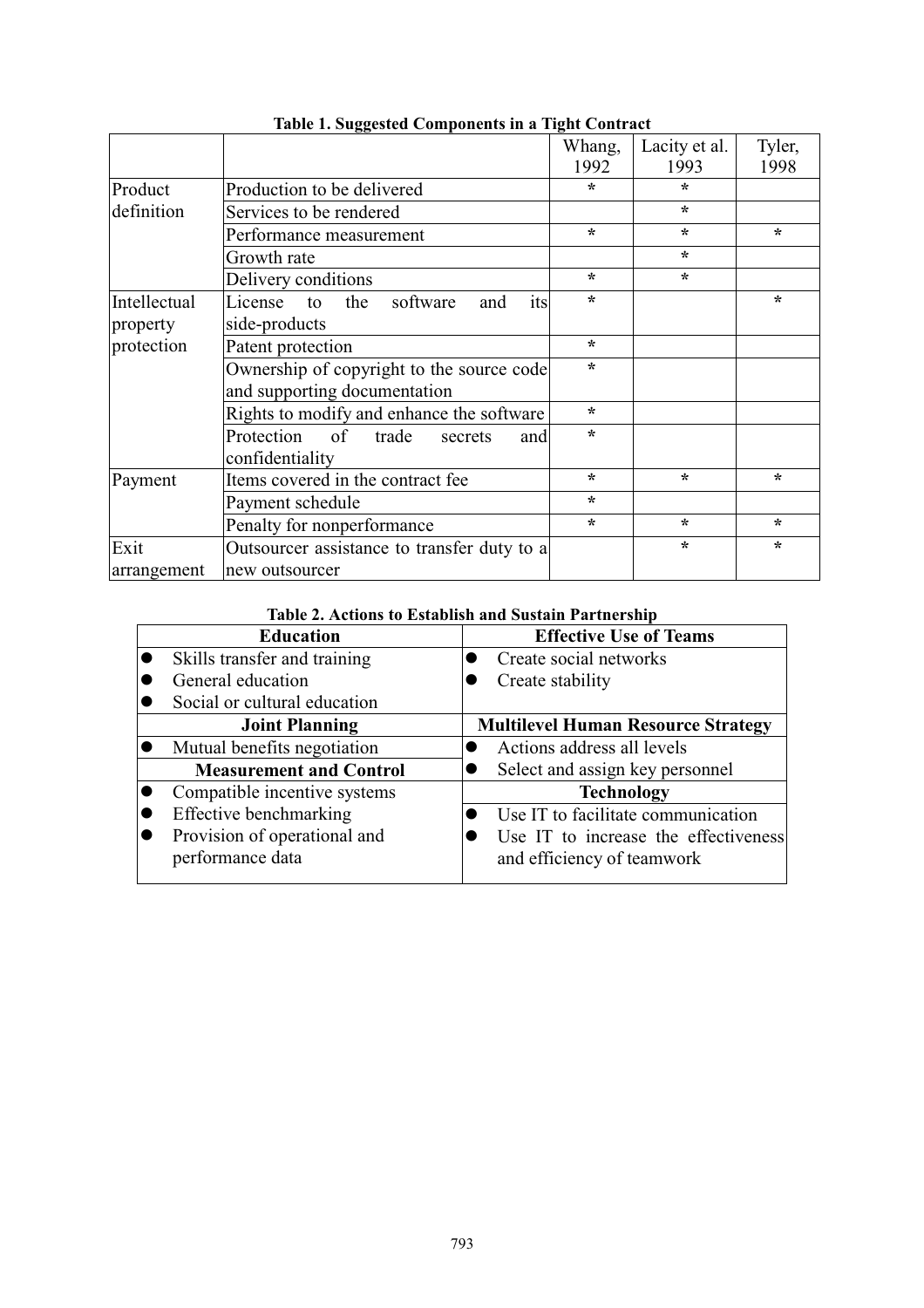|                                       |                 | A                                             | $\boldsymbol{B}$                                           | $\mathcal{C}$                        | D                                                | E                                                          | $\mathbf{F}$                                                  | G                                    | H                                                                                               |
|---------------------------------------|-----------------|-----------------------------------------------|------------------------------------------------------------|--------------------------------------|--------------------------------------------------|------------------------------------------------------------|---------------------------------------------------------------|--------------------------------------|-------------------------------------------------------------------------------------------------|
| <b>Basic</b> info                     | Field of        | Import and                                    | Hat                                                        | Educational                          | Facilities                                       | Battery, parts,                                            | Wire                                                          | Dye                                  | Chemical and                                                                                    |
|                                       | business        | export agent                                  | manufacturer                                               | toys agent                           | engineering                                      | and                                                        | processing                                                    | manufacturer                         | medicine                                                                                        |
|                                       |                 |                                               |                                                            |                                      |                                                  | semi-conduct factory                                       |                                                               |                                      | manufacturer                                                                                    |
|                                       |                 |                                               |                                                            |                                      |                                                  | or agent                                                   |                                                               |                                      |                                                                                                 |
|                                       |                 | Function Accounting                           | Goods                                                      | Maintenance of Goods                 |                                                  | Goods                                                      | <b>Customs</b>                                                | Goods                                | Hardware and                                                                                    |
|                                       | of the          | system                                        | incoming,                                                  | obsolete                             | incoming,                                        | incoming,                                                  | documentation                                                 | incoming,                            | network                                                                                         |
|                                       | project         |                                               | inventory and system                                       |                                      | inventory and                                    | inventory and processing                                   |                                                               | inventory and                        | maintenance                                                                                     |
|                                       |                 |                                               | sales system                                               |                                      | sales system                                     | sales system                                               | system                                                        | sales system                         |                                                                                                 |
|                                       | No. of          | 20                                            | $2,500$ (office                                            | 35                                   | 30                                               | 17                                                         | office: 15                                                    | office: 30                           | 130                                                                                             |
|                                       | emplo-y<br>ee   |                                               | and factory)                                               |                                      |                                                  |                                                            | factory: 25                                                   | factory: 110                         |                                                                                                 |
|                                       | fee             | Contract Not revealed                         | \$350,000                                                  | \$350-1,800                          | Not revealed                                     | \$29,000                                                   | \$1,200                                                       | \$34,000                             | \$3,000                                                                                         |
| Property of<br>outsourcing<br>project |                 | Relatively not<br>specialized                 | Relatively<br>specialized                                  | Absolutely<br>specialized            | Relatively not<br>specialized                    | Relatively<br>specialized                                  | Absolutely<br>specialized                                     | Relatively<br>specialized            | Relatively not<br>specialized                                                                   |
| Selection of Criteria<br>outsourcer   |                 | Recommended Specialty,<br>by friends          | financial<br>stability,<br>price, and<br>word of<br>mouth  | by friends                           | Recommended Recommended Reputation<br>by friends | and<br>cooperation<br>intent                               | Recommended Sincerity<br>by friends                           | shown in the<br>interview            | Recommended<br>by friends,<br>word of mouth,<br>human<br>resource, and<br>cooperation<br>intent |
| Tight<br>contract<br>negotiation      | the<br>contract | Terms of Outsourcer's<br>standard<br>contract | Outsourcer's<br>standard<br>contract with<br>modifications | Outsourcer's<br>standard<br>contract | Outsourcer's<br>standard<br>contract             | Outsourcer's<br>standard<br>contract with<br>modifications | Rough list of<br>deliveries<br>delivered on a<br>certain date | Outsourcer's<br>standard<br>contract | Outsourcer's<br>standard<br>contract                                                            |

#### Table 3-1. Summary of the eight businesses interviewed.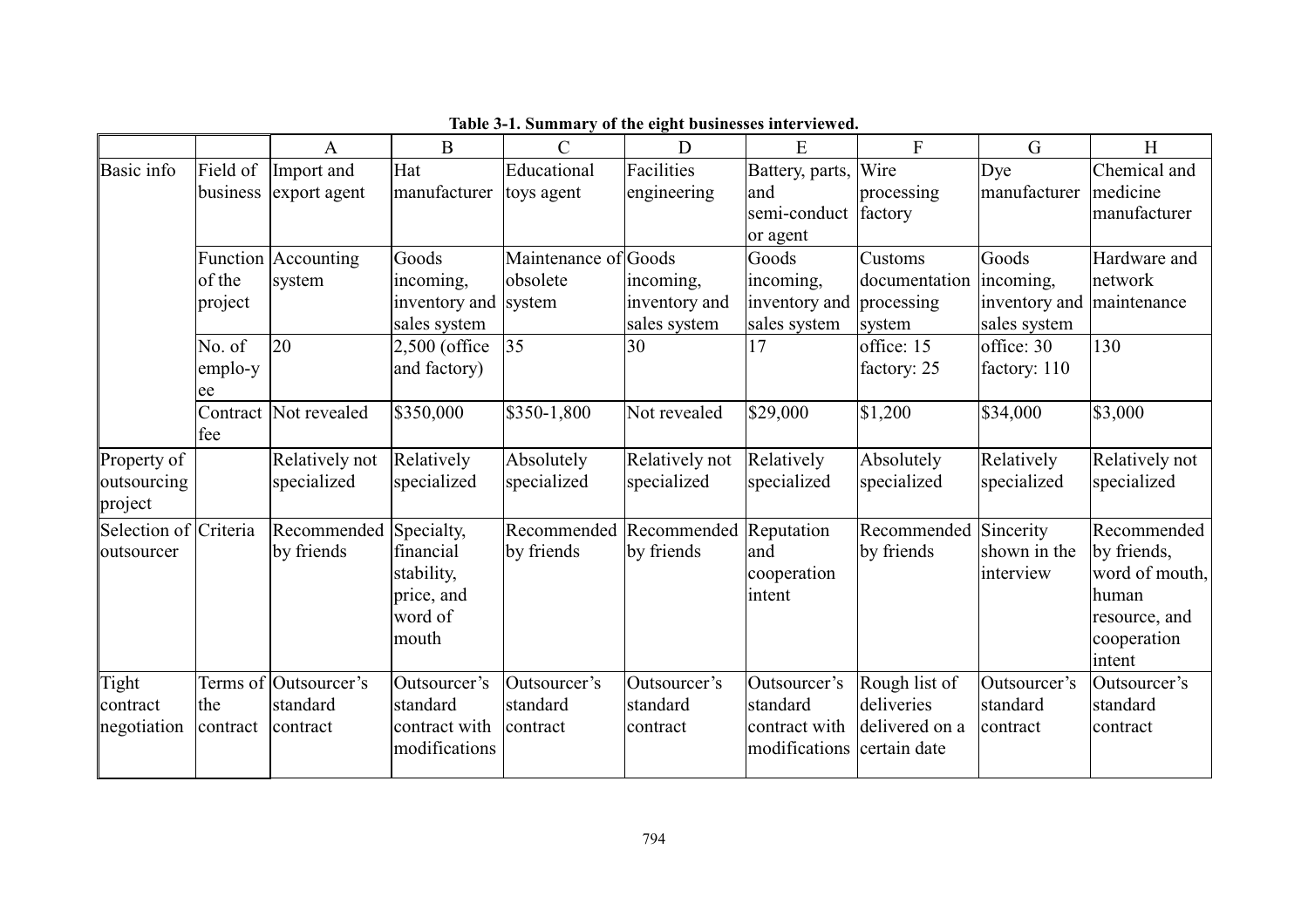|                                                                 |                                                          |             |                    |               |                | Table 3-2. Summary of the eight businesses interviewed. (n: negative, p: positive) |           |             |   |
|-----------------------------------------------------------------|----------------------------------------------------------|-------------|--------------------|---------------|----------------|------------------------------------------------------------------------------------|-----------|-------------|---|
|                                                                 |                                                          | A           | B                  | $\mathcal{C}$ | D              | E                                                                                  | ${\bf F}$ | G           | H |
| Tight<br>contract<br>negotiation                                | Consulted by experts                                     | N           | IT expert          | N             | N              | legal expert                                                                       | N         | N           | N |
| Actions to<br>establish and training<br>sustain<br>relationship | Transfer of skills and user                              | N           | Þ                  | N             | P              | $\mathbf{P}$                                                                       | D         | P           | N |
|                                                                 | General and social<br>education                          | Ñ           | Ń                  | N             | N              | P                                                                                  | N         | N           | N |
|                                                                 | Benefits negotiation                                     | P           | P                  | $\mathbf{P}$  | $\mathbf{P}$   | $\mathbf{P}$                                                                       | P         | $ {\bf p} $ | P |
|                                                                 | Compatible incentive<br>systems                          | N           | N                  | N             | N              | N                                                                                  | N         | N           | N |
|                                                                 | <b>Effective benchmarking</b>                            | N           | N                  | N             | $\overline{N}$ | N                                                                                  | Ñ         | N           | N |
|                                                                 | Provision of operational<br>and performance data         | N           | N                  | N             | N              | N                                                                                  | N         | N           | N |
|                                                                 | Create social networks                                   | N           | P(having<br>meals) | N             | N              | P(having meals<br>and tea times and<br>going to KTV)                               | N         | N           | N |
|                                                                 | Create stability                                         | P           | $\overline{P}$     | $\mathbf{P}$  | $\mathbf{P}$   | $\mathbf{P}$                                                                       | P         | $ {\bf p} $ | P |
|                                                                 | End-users are willing to<br>interact with the outsourcer | $\mathbf P$ | $\overline{P}$     | P             | $\mathbf{P}$   | $\mathbf{P}$                                                                       | $\bf{P}$  | <b>P</b>    | P |

Table 3-2. Summary of the eight businesses interviewed. (n: negative, p: positive)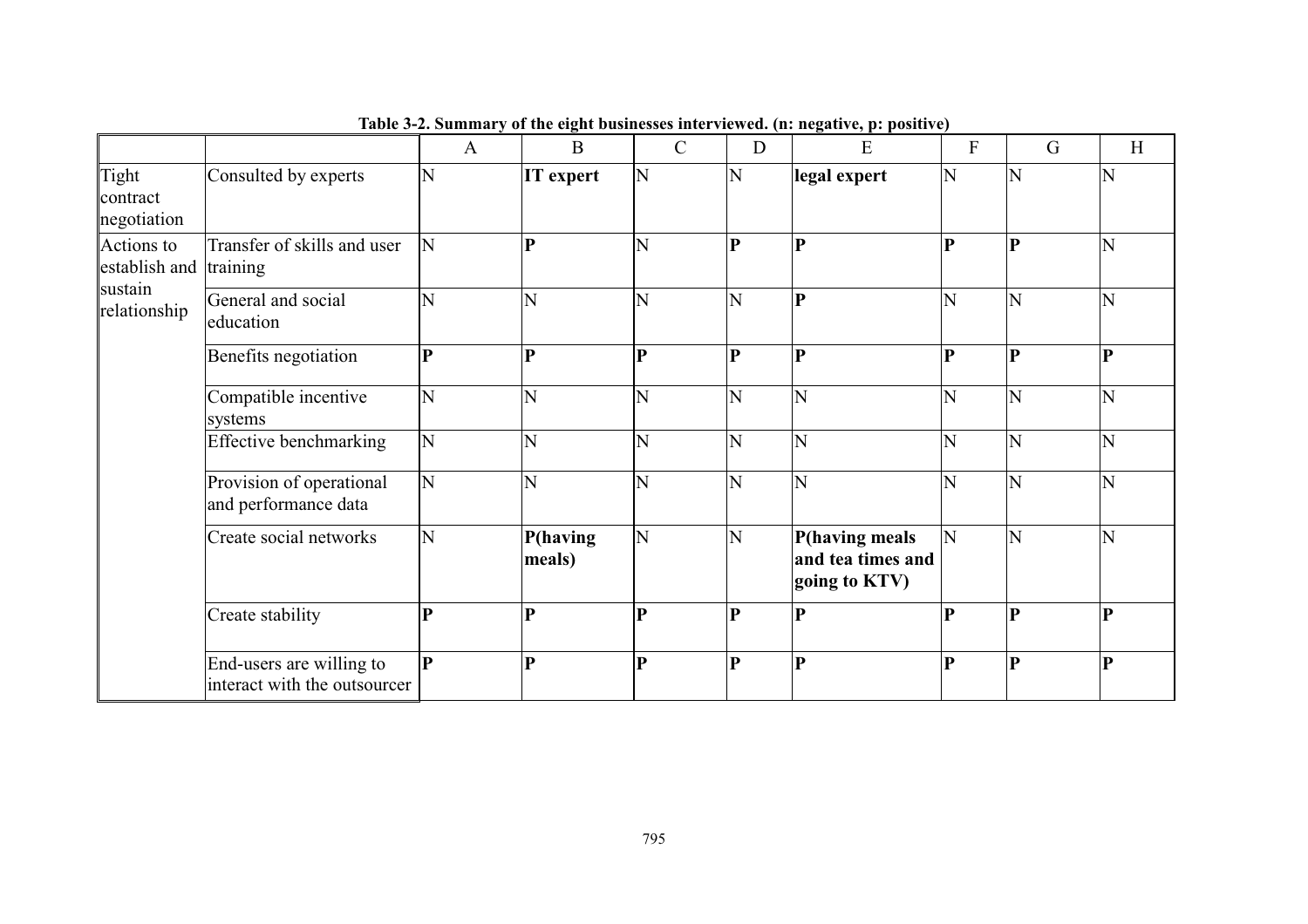|               |                                        | Table 5-5. Summary of the eight businesses interviewed. (ii: negative, p: positive) |              |                           |                             |             |                             |                 |          |
|---------------|----------------------------------------|-------------------------------------------------------------------------------------|--------------|---------------------------|-----------------------------|-------------|-----------------------------|-----------------|----------|
|               |                                        | A                                                                                   | B            | $\mathcal{C}$             | D                           | E           | F                           | G               | H        |
| Actions to    | Person responsible for Clerk           |                                                                                     | Head of IT   | Head of                   | Clerk with                  | Secretary   | Clerk                       | Senior          | IT       |
| establish and | the outsourcing project experienced in |                                                                                     | dept.        | management technical      |                             |             | responsible for             | personnel       | section  |
| sustain       |                                        | computerization                                                                     |              | dept.                     | background                  |             | customs                     |                 |          |
| relationship  | IS people are willing                  | No IT personnel $ P $                                                               |              | No IT                     | No IT                       | No IT       | No IT                       | No IT           | P        |
| (cont.)       | to interact with the                   |                                                                                     |              | personnel                 | personnel                   | personnel   | personnel                   | personnel       |          |
|               | outsourcer                             |                                                                                     |              |                           |                             |             |                             |                 |          |
|               | Dept. managers are                     | Not necessary                                                                       | <b>Not</b>   | Not                       | Not                         | $ {\bf P} $ | Not necessary               | Not necessary   | Not      |
|               | willing to interact with               |                                                                                     | necessary    | necessary                 | necessary                   |             |                             |                 | necessar |
|               | the outsourcer                         |                                                                                     |              |                           |                             |             |                             |                 | v        |
|               | Means to keep in                       | Telephone                                                                           | Telephone    | Telephone                 | Telephone                   | Telephone   | Telephone                   | Telephone       | Telephon |
|               | touch with the                         |                                                                                     |              |                           |                             |             |                             |                 |          |
|               | outsourcer                             |                                                                                     |              |                           |                             |             |                             |                 |          |
| Project       | Review                                 | Not necessary                                                                       | Once a       | <b>Not</b>                | <b>Not</b>                  | Once a      | Sometimes                   | N               | Not      |
| management    |                                        |                                                                                     | week         | necessary                 | necessary                   | week        |                             |                 | necessar |
|               | Milestone                              |                                                                                     | Once a       |                           |                             | Once a      | Sometimes                   | N               | у        |
|               |                                        |                                                                                     | week         |                           |                             | week        |                             |                 |          |
|               | Check point                            |                                                                                     | Once a       |                           |                             | Once a      | Up to the                   | N               |          |
|               |                                        |                                                                                     | week         |                           |                             | week        | outsourcer                  |                 |          |
| Relationship  |                                        | Stand-by                                                                            | Hostage      | Blackbox                  | Stand-by                    | Hostage     | Black-box                   | <b>Blackbox</b> | Stand-by |
| with the      |                                        |                                                                                     |              |                           |                             |             |                             |                 |          |
| outsourcer    |                                        |                                                                                     |              |                           |                             |             |                             |                 |          |
| Performance   | Output meets the                       | $\bf{P}$                                                                            | $\mathbf{P}$ | P                         | Users adjust $ \mathbf{P} $ |             | Delayed                     | Delayed         | P        |
|               | needs of management                    |                                                                                     |              |                           | themselves                  |             | delivery                    | delivery        |          |
|               |                                        |                                                                                     |              |                           | to the                      |             |                             |                 |          |
|               |                                        |                                                                                     |              |                           | software                    |             |                             |                 |          |
|               | Quantitative survey to $\ N\ $         |                                                                                     | Ń            | N                         | N                           | N           | N                           | Ń               | N        |
|               | measure performance                    |                                                                                     |              |                           |                             |             |                             |                 |          |
|               | Evaluation                             | Mediocre                                                                            |              | Satisfac-tor Unsatisfac-t | Mediocre                    |             | Satisfac-tor Unsatisfactory | Unsatisfactory  | Mediocr  |
|               |                                        |                                                                                     |              | ory                       |                             | y           |                             |                 | e        |

Table 3-3. Summary of the eight businesses interviewed. (n: negative, p: positive)